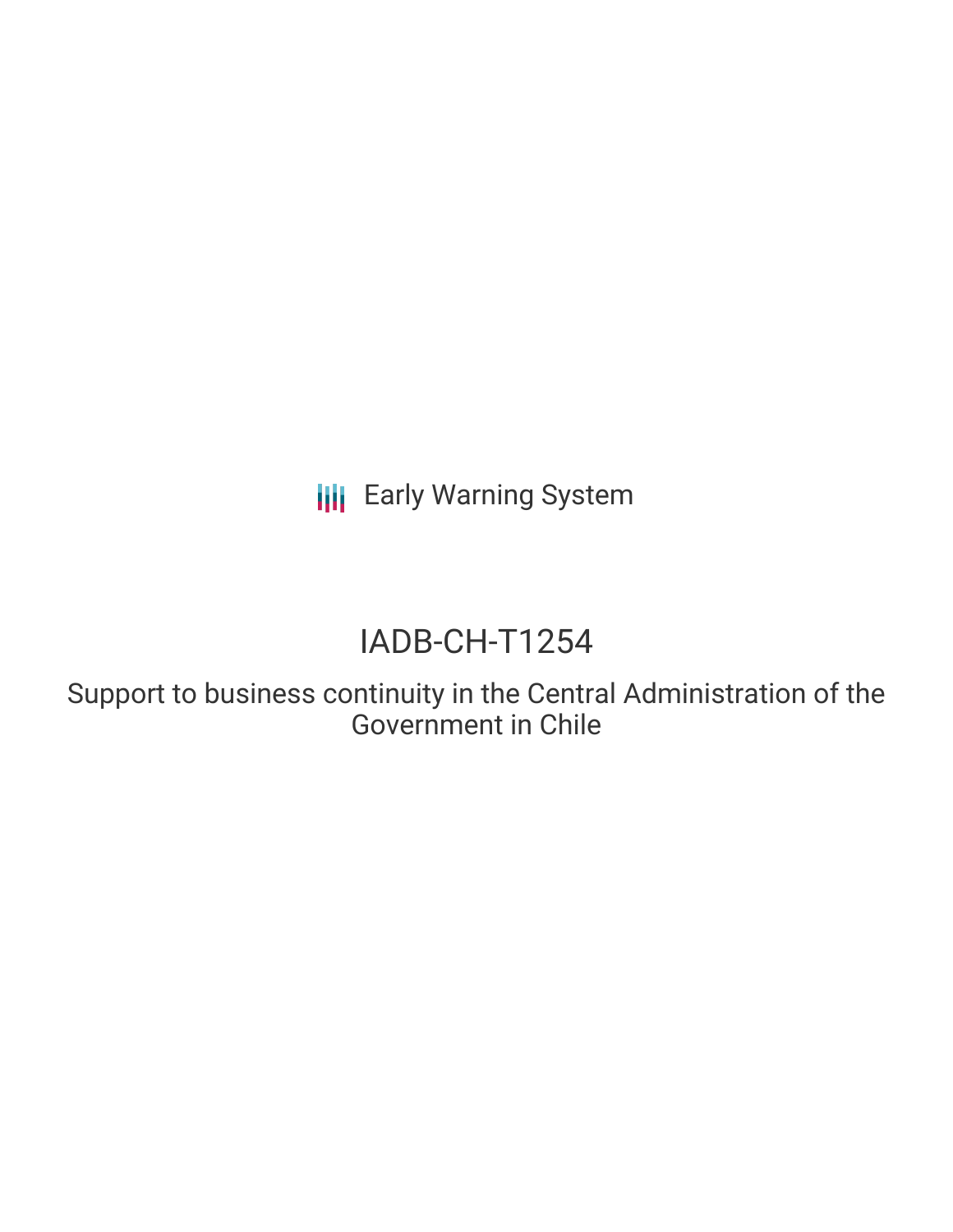

### **Quick Facts**

| <b>Countries</b>               | Chile                                     |
|--------------------------------|-------------------------------------------|
| <b>Financial Institutions</b>  | Inter-American Development Bank (IADB)    |
| <b>Status</b>                  | Approved                                  |
| <b>Bank Risk Rating</b>        |                                           |
| <b>Borrower</b>                | Government of Chile                       |
| <b>Sectors</b>                 | Law and Government, Technical Cooperation |
| <b>Investment Amount (USD)</b> | $$0.15$ million                           |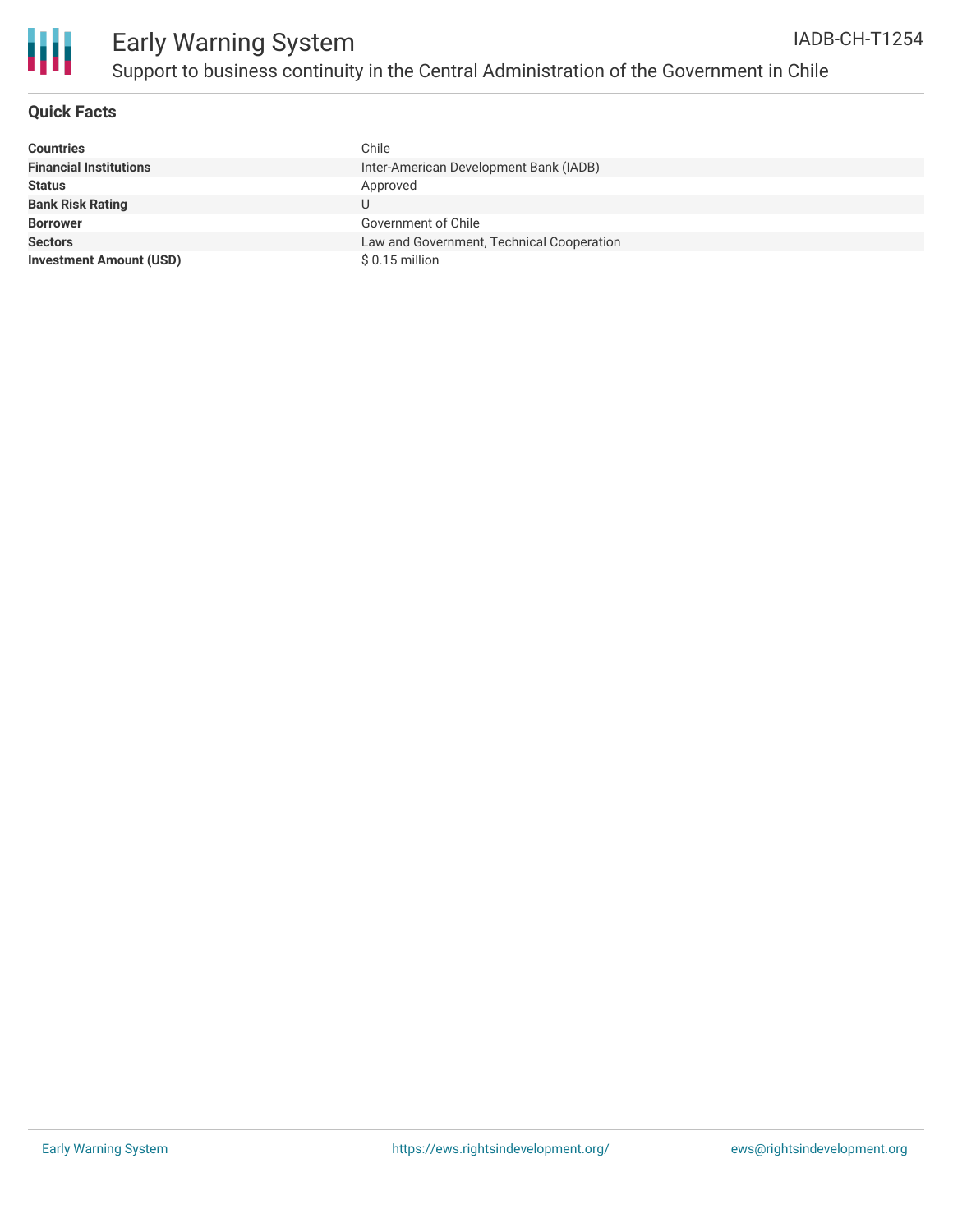

# Early Warning System Support to business continuity in the Central Administration of the Government in Chile

## **Project Description**

The main objective of this TC is to contribute to minimize the impact of undesirable unforeseen events on the continuity of public administration operations.tec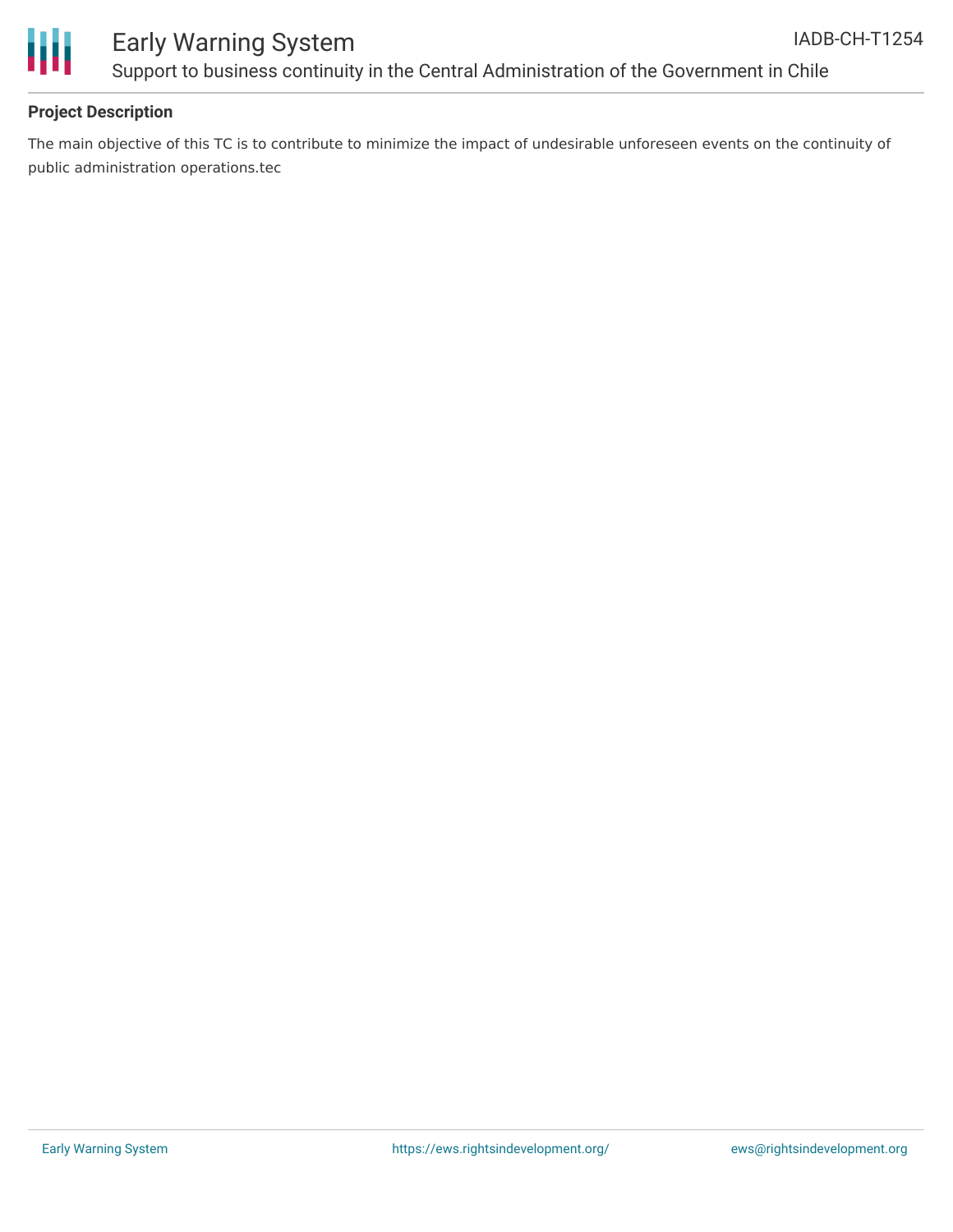

#### **Investment Description**

• Inter-American Development Bank (IADB)

Technical Cooperation